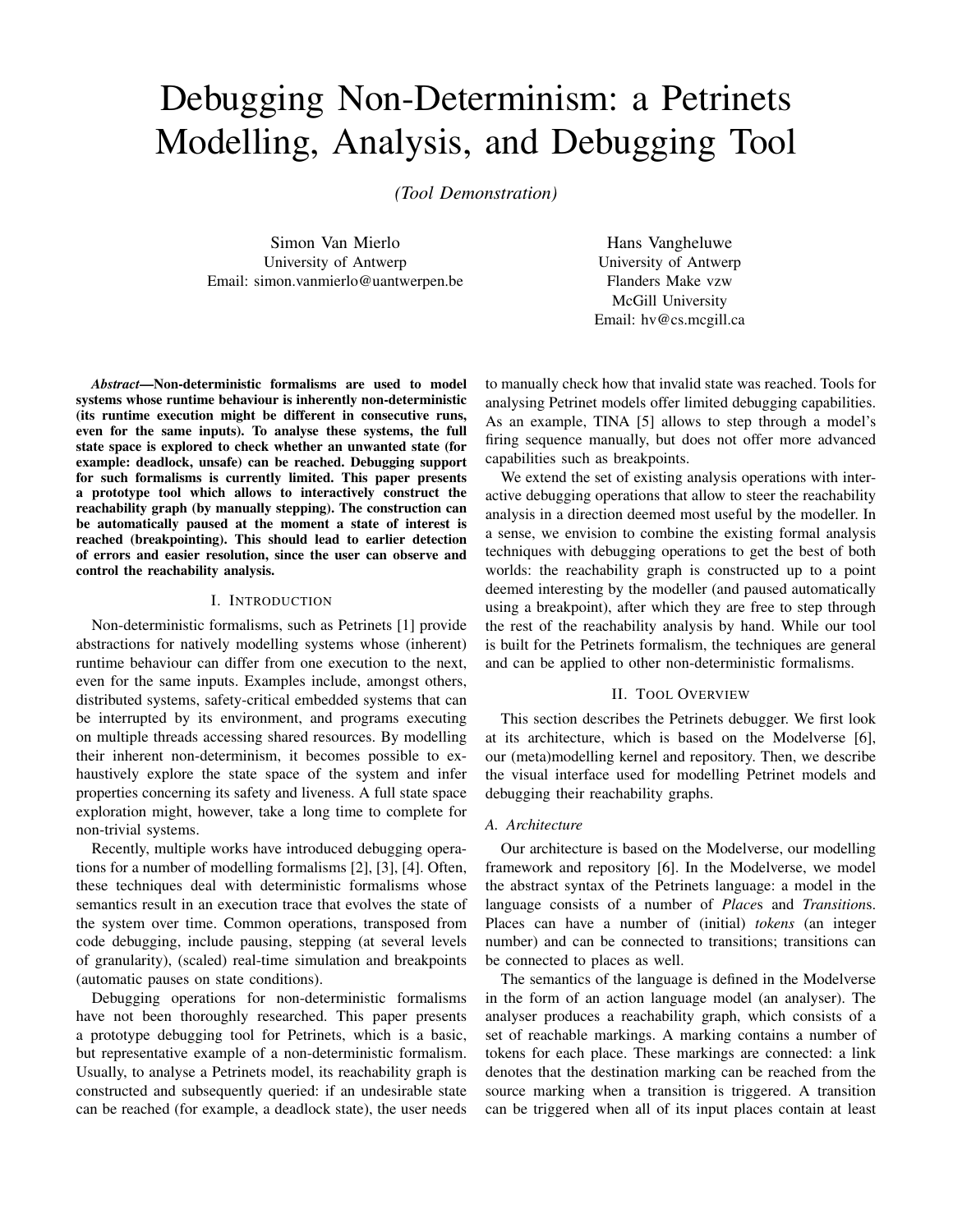

Fig. 1. The architecture of our solution.

one token; it then subtracts one token from all its input places and adds a token in all its output places (resulting in a new reachable marking).

Figure 1 visualises the architecture of our solution: the Modelverse provides all modelling operations and allows to define an analyser in action code. It is deployed on a server which provides an API that is called using XMLHTTP requests. For visualization purposes, we implement a Python Tkinter application which allows to visually model Petrinets in one window and analyse/debug them, showing the reachability graph in a separate frame and allowing the user to interact with it. The following subsection explains which debugging operations we added to the reachability graph construction algorithm. Details on the visual modelling and debugging interface are provided in the last subsection.

# *B. Debugging Operations*

We define the following debugging operations:

- Continuous Operation executes the reachability graph construction algorithm until the full reachability graph has been generated (this is equivalent to running the analyser without debugging support).
- Step executes one analysis "step": it generates one additional reachable node in the reachability graph.
- Manual allows the user to fully control the analyser through the visual interface. The debuggable analyser will expose these phases in the algorithm and allow the user to control them:
	- 1) The analyser communicates all markings that are "unexplored". An unexplored marking has at least one enabled, non-explored transition. Unexplored markings are highlighted in the interface, and the user can choose on of them.
- 2) When the user has chosen one of the unexplored markings, the marking is loaded into the Petrinet model and the analyser communicates which transitions are enabled (and unexplored) in that particular marking. These transitions are highlighted in green and the user can choose one of them by clicking on it.
- 3) The analyser executes the transition and updates the reachability graph.

This mode is most interesting to go back to a (partially) unexplored node in the reachability graph and continue its construction from that point interactively.

**Breakpoints** allow the user to automatically pause the analysis when a certain condition on the state (*i.e.*, the structure of the reachability graph) is reached. From there, the user can use one of the above operations to resume construction.

#### *C. Interface*

The visual modelling, analysis, and debugging interface is shown in Figure 2. At the top, the modelling interface for Petrinets is shown with a loaded model that describes a producer-consumer system (1). A toolbar allows to edit the model (2). Below, the (partial) reachability graph is shown (3). A toolbar allows the user to control the analysis using the operations defined in the previous subsection (4). In the screenshot, the user is manually controlling the analysis algorithm and has selected the bottom-most marking (highlighted in yellow). In the Petrinets model, the marking is loaded in the places, and the enabled transitions are highlighted in green. By clicking one of them, a new (unexplored) marking will be added to the reachability graph.

#### III. CONCLUSION

This paper presents a prototype visual modelling, analysis and debugging interface for Petrinets, chosen as a representative non-deterministic formalism. The interface allows to model Petrinets and analyse them, visualising its reachability graph as it is constructed. Additional control is given to the user in the form of debugging operations: the user can step through the reachability graph construction and manually control which marking is generated next. This allows users to interactively explore the reachability graph. In future work, these techniques can be used to build debuggers for more advanced non-deterministic formalisms (such as model transformations [7], process modelling formalisms, etc.).

# ACKNOWLEDGMENT

This work was funded by Flanders Make vzw, the strategic research centre for the manufacturing industry, and with a PhD fellowship from the Agency for Innovation by Science and Technology in Flanders (IWT). We thank Yentl Van Tendeloo for his support of and with the Modelverse.